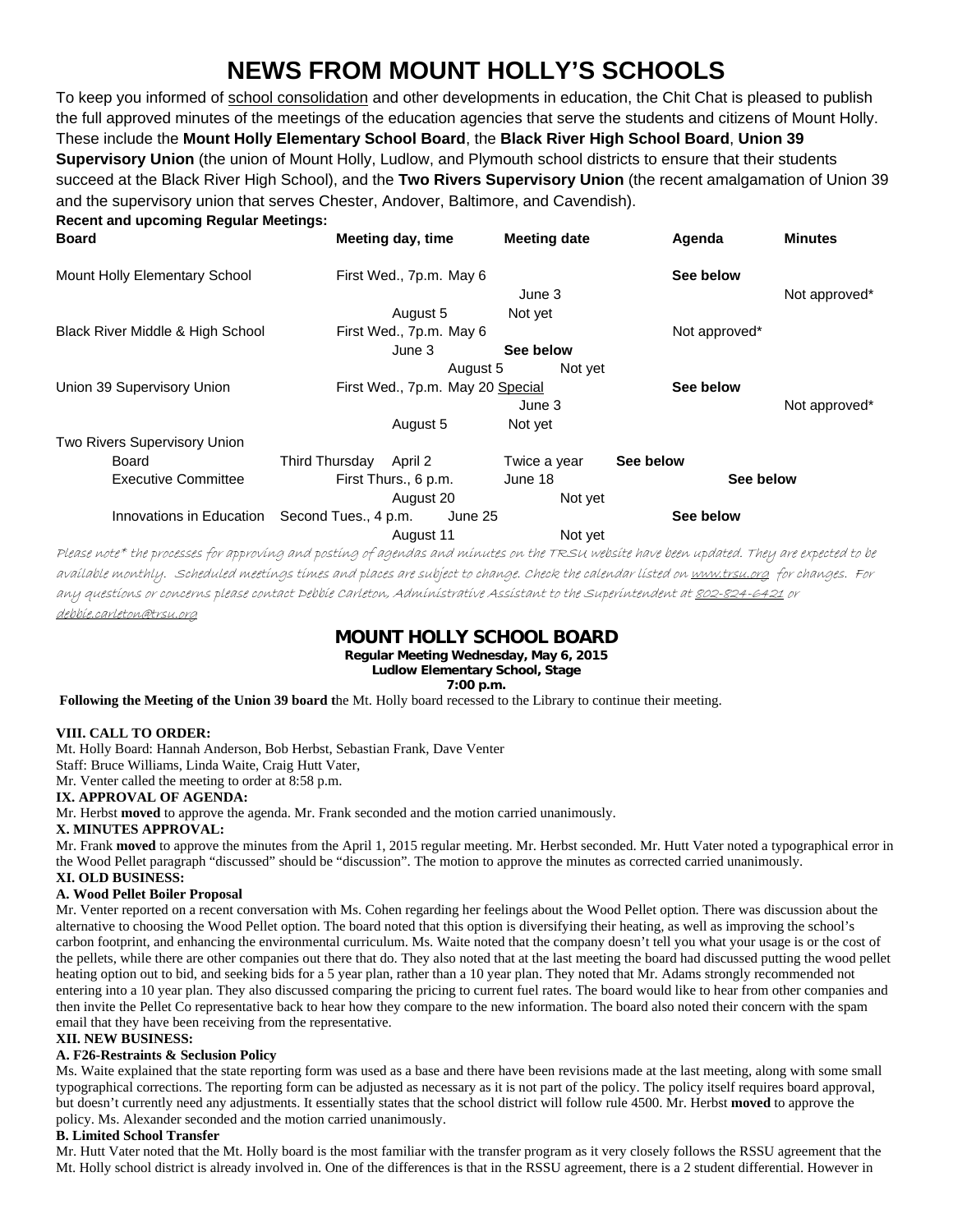this program, there is only a maximum of 6 students allowed out of one school, but doesn't limit the number of students who can come in. Mr. Hutt Vater noted that there at no students from Mt. Holly currently leaving the school, but a few coming in. The limit on those coming in is set by the principal based on classroom size. Ms. Waite noted that Mr. Williams had made mention at the LES meeting of a limit on incoming students as well. The board noted that the language in the agreement doesn't mention a limit on incoming students. Mr. Hutt Vater noted that the limit on the outgoing students is no more than 6 students. This agreement is very clear to state that no more than 6 students at any point in time, not just 6 students (which might be interpreted at 6 per year). There was discussion about the children of staff members (in schools that have the employee benefit) don't have to fall under this program, but this program allows both schools to reap some financial benefit.

Mr. Frank noted a few typographical errors that needed to be corrected—"applications provided by May15" (missing the space between May and 15); article 3, section G, "along withal questionnaires" should be "along with all questionnaires"; article 5, section B, "May15" should be "May 15" with a space. Mr. Hutt Vater noted that LES hasn't yet approved the agreement due to an issue with the LES principal not having received the agreement yet. Ms. Waite noted that for this year only the application dates would be changed once all of the schools have had the opportunity to vote on the agreement. Next year, the application deadline would be in April. Mr. Herbst **moved** to approve the TRSU Limited Elementary School Transfer Program, and thereby authorizing the chair to sign the agreement on the board's behalf. Mr. Frank seconded and the motion carried unanimously. Mr. Hutt Vater noted that families moving into Mt. Holly will have the ability to choose from 7 elementary schools to send their children to.

## **C. Principal's Report**

Graduation will be Thursday, 6/11 at 6:00 p.m. The end of school and volunteer appreciation picnic will be at 11 on the last day of school, 6/12. The talent show will be at 9am intermingled into the day. Field day will be on 6/10 in the afternoon. On June 5, there will be a Food, Family and Fun event. It will be part of the Farm to Food initiative—yoga, smoothies, planting, and many other family oriented activities will be happening. There will also be a playground update that many people will be working on. The school concert will be on May 26.

Mr. Hutt Vater reported that SBAC testing was completed today. He noted that technology-wise, the testing went well. The testing itself was rigorous. The students were allowed many breaks. MAPS testing began today for the lower grades. The local assessments have aligned with the common core. Ms. Alexander questioned what the instructional approach will be when implementing curriculum based on the test results. Mr. Hutt Vater noted that Mt. Holly does this on an ongoing basis. Philosophically, Mt. Holly doesn't "teach to the test", however the staff does evaluate the results and determine where they need to better focus their curriculum. Ms. Waite noted that the SBAC test results will not be used this year to determine AYP. The staff and administration will need some time to review the results to analyze the data.

Mr. Hutt Vater noted his concern with the SBAC testing not leveling down quickly enough for some students who had difficulties with the test. The test is supposed to challenge up for students who are getting questions correct, and level down for students who are getting questions incorrect. Mr. Hutt Vater reported on some specific examples where the leveling down didn't happen. The administration will investigate and try to determine why this happened.

The board also discussed the Foundation Search tool and if it has been successful so far. There was discussion about the after school program and about the Title I and Title II grants. Mr. Venter questioned how successful the grant writer has been with receiving funds. Neither Ms. Waite nor Mr. Hutt Vater had a sense of her success rate. The board discussed the guarantee that comes with the Foundation Search tool. The board would like an update on the grant success through the Foundation Search tool at the next meeting.

Mr. Hutt Vater reported that the petition that received 1000 signatures to stop and continue researching the merger bill has caused the legislature to hold a press release. Opponents to the bill are looking for virtual and actual participation in the discussion. Mr. Hutt Vater noted that there are a lot of great points in the bill, but it would be better served by being voluntary and by showing the benefits of this type of change, using TRSU as a model. He noted that the legislature may not stop discussion, but Mr. Hutt Vater suggested letting them know that if they aren't going to stop, at least make the two changes suggested in Mr. Hutt Vater's letter. Mr. Venter noted that with or without H361, the Mt. Holly district will have a difficult budget next year.

Mr. Hutt Vater noted that Mr. William's recommendation was to continue with Café Services. He reported that there has been a significant amount of research recently into Mt. Holly doing their own local lunch program. He noted that currently, they budget \$2500 and there is a guarantee that the cost won't go over that. No such guarantee exists with doing a local program. He discussed the farm to school program, FRL rates, and participation levels. At this point, they don't have a picture on the all of the expenses related to the program. Mr. Hutt Vater noted that Café Services will likely be bringing a different person into Mt. Holly next year. He also reported on some hybrid options they have been discussing to begin a transition to a local service. The board discussed some of the equipment that they will need. They also discussed how the position of food service supervisor would be advertised. The board discussed some of the benefits of a local program versus the transported food, including variety and quality. Mr. Hutt Vater noted that the hybrid issue has not yet been broached with Café Services, so he is not sure about their feelings on this. Mr. Venter questioned the impact of federal requirements on a local program. Ms. Alexander noted that she hoped that the Farm to School program would help guide them on a local program. There was discussion about a cost/benefit analysis for a local program. Mr. Frank noted that he felt that the financial risk is worth making sure that the students have a nutritious meal with fresh fruits and vegetables. He also suggested having farmers be able to sell fresh food to students at the end of the day to bring home to their families. The board discussed the Hydroponic farmer near the school and having a hydroponic display in the cafeteria. Mr. Hutt Vater also reported on the Seeds to Supper initiative in the past that helped families create quick healthy meals. Mr. Hutt Vater will follow up on the options for the next meeting. Ms. Alexander noted her interest in serving on a food service committee.

## **D. Other Business**

Ms. Waite requested that Mr. Venter sign the code of ethics as he was not at the reorganizational meeting when the other board members signed it. Mr. Herbst noted that it was good to have the chairman back at the meeting.

Mr. Frank questioned the signing of the warrants and how the process was done prior to the inception of the TRSU. Mr. Venter noted that the same process has been followed for many years, just the SU location changed from 9 High St in Ludlow to Route 103 South in Ludlow. Mr. Frank noted his concern about the location of the warrants. Ms. Waite recounted her conversation with Mr. Adams and Ms. Hammond regarding the courier to Mt. Holly. The courier schedule doesn't work with the payroll dates. There was some discussion about possible options to make it work. Ms. Alexander could also help out if the warrants could be signed at the Mt. Holly School. Mr. Venter noted that there was quite a bit of benefit to board members who review and sign the warrants.

#### **XIII. MEETING DATES & AGENDA ITEMS:**

The next regular meeting will be on Wednesday, June 3, 2015 at 7:00 p.m. at Mt. Holly Elementary School.

#### **XIV. ADJOURNMENT:**

Mr. Herbst **moved** to adjourn the meeting at 10:12 p.m. Mr. Frank seconded and the motion carried unanimously. Respectfully submitted, Amber Wilson, Board Recording Secretary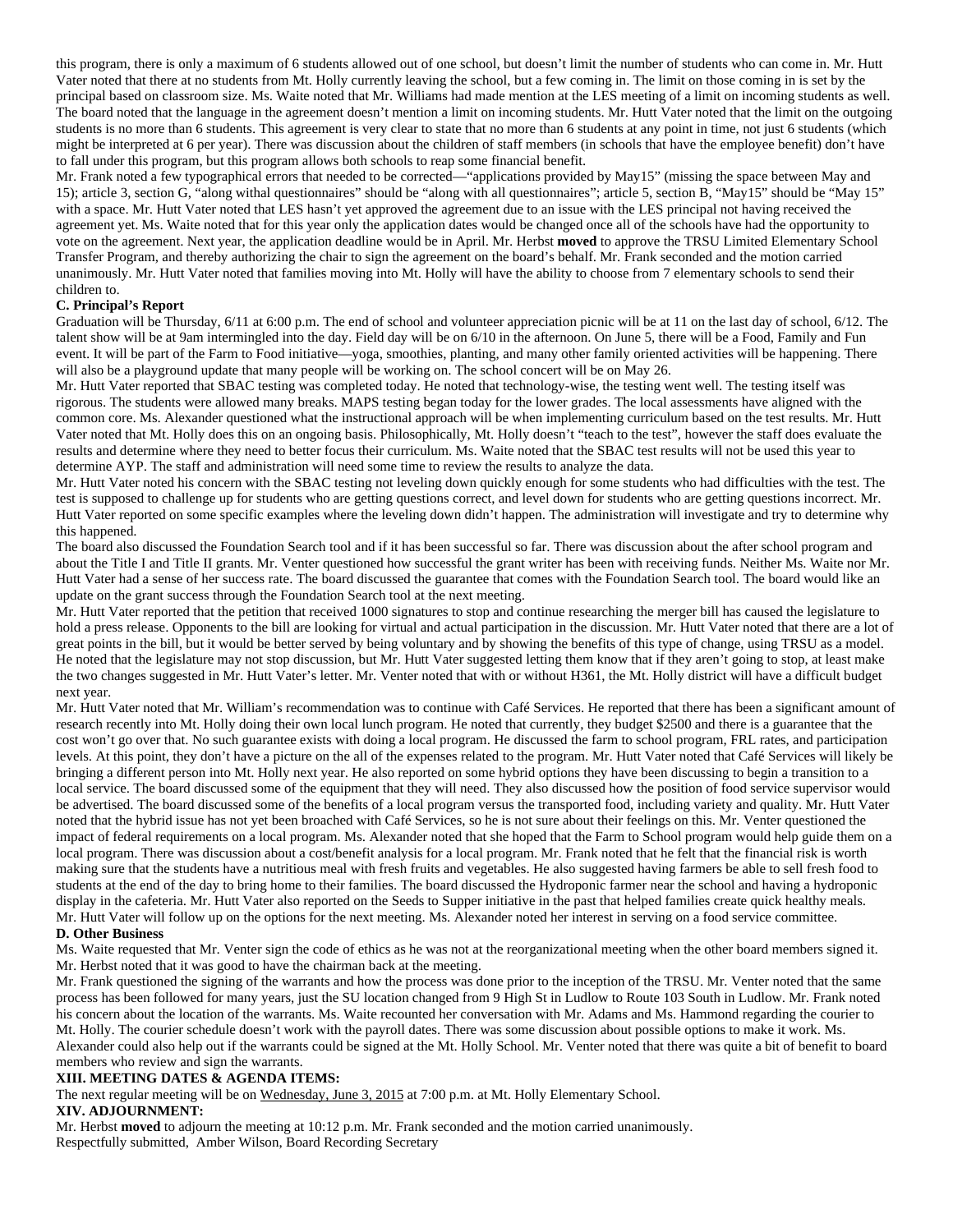**Meeting** *of the* **Board of Directors Location: MHS – Gymnasium Date: Wednesday, June 3, 2015 Time: 7:00 p.m. I. Meeting of Union 39** 

**VII. Meeting of Black River High and Middle Schools Board VIII. Call to Order IX. Approval of Agenda** *Action*  **X. Approval of Minutes a.** Minutes of May 6, 2015-Regular Meeting *Action*  **b.** Minutes of May 20, 2015-Special Meeting *Action*  **XI. Old Business a.** Limited School Transfer **b.** Finalize Proficiency Based Learning Plan **c.** Athletic & Student Handbook Approval Plan **d.** Dress Code **XII. New Business a.** Nomination of Girls Varsity Soccer Position **b.** Principal Report *Informational*  **c.** Public Comments **d.** Other Business **XIII. Meeting Dates & Agenda Items a.** Regular Meeting, July 1, 2015 – BRM&HS **XIV. Executive Session-***Personnel & Secure the Building*  **XV.Adjournment** *Action* 

## **UNION 39 SCHOOL BOARD**

**Special Meeting Wednesday, May 20, 2015 Black River High School, Library Learning Common, 7:00 p.m.**

## **I. CALL TO ORDER:**

U39 Board: Randy Bixby, Bruce Schmidt, Linda Guerrera, Dan Buckley, Angi Benson-Ciufo, Sue Barton (arrived 7:48 p.m.) Staff: Shannon Martin, Linda Waite, Karen Trimboli, Craig Hutt Vater, Pam O'Neil, Tom Ferenc, Michael Eppolito, Lauren Baker Public: Lisa Schmidt (LES board)

Mr. Schmidt called the meeting to order at 7:00 p.m.

## **II. APPROVE AGENDA:**

Ms. Benson-Ciufo **moved** to approve the agenda. Ms. Guerrera seconded and the motion carried unanimously.

**III. STAFFING UPDATE:** 

## **A. Resignation**

Ms. Good's letter was included in the board packet. Ms. Martin read her letter aloud. She will not be returning to the school after her leave is done. The schools are looking for a replacement. Ms. Martin noted that Ms. Good also sent a letter to the students, and came to last night's concert. There was discussion about her not having been given a new contract since she hadn't yet returned to school, but the assumption was that she would have been given one. Ms. Benson-Ciufo **moved** to accept Ms. Good's letter of resignation with thanks for her service. Ms. Guerrera seconded. The board requested that the administration send her a letter thanking her for her time. The motion carried unanimously.

#### **IV. PROFICIENCY BASED GRADUATION REQUIREMENTS:**

Ms. Waite reported that the 8 member team has been working since October on Proficiency Based Graduation Requirements and Proficiency Based Learning. The team introduced themselves and Ms. Waite noted that Mr. Waryzniak is also part of the team, but was unable to be here tonight. Ms. Trimboli explained why there is elementary school representation on a graduation requirement team, noting that the elementary education feeds into the secondary education so the preparation needs to start early. The team is attending a 2 day seminar each month and they are discussing what needs to be done and what has already been done. They are also discussing what PBGR's will mean to the students. The team gave a presentation regarding the PBGR's beginning with the team's mission statement: The Two Rivers Supervisory Union is committed to changing the culture of our schools to a proficiency based learning system that allows and encourages all students to be successful in our schools, higher education, careers, and citizenship. They also outlined the team's beliefs: With meaningful feedback all can achieve; All attempts in learning will be welcomed as opportunities for personal and academic growth; A respectful and encouraging learning environment will enhance student engagement; Professionals must collaborate to evaluate the impact of their practices and behavior on student learning; Effective professional development happens in collaboration with teachers and administrators.

Mr. Hutt Vater noted that current education systems can be described as a "mile wide and an inch deep" but the team is working on transitioning education to develop more detailed processes, including revisions, for a high quality outcome. The educators need to give more feedback-specific and detailed in order to improve outcomes. The presentation included a video about Austin's butterfly—that illustrates revision and specific feedback and the premise of continuing to revise until it is right. The presentation describes how to change a grading average to proficiency reporting with more specific feedback. The team described the difference between a formative assessment and a summative assessment being similar to the difference between a physical exam and an autopsy. The proficiency process allows the student to persevere and develop grit. They noted that many schools in Maine are already practicing proficiency based learning.

There was discussion about not necessarily everyone can be fully proficient. Ms. Waite noted that first they need to determine what proficiencies will be required and then move to PLP's to determine how those will work with each student. She also explained that there are 8 other teams in this area and two other areas in Vermont with approximately the same number of teams working on PBGR's. The grant that they have received to attend the conferences is giving them the opportunity and teachers and administrators to learn about this process. Ms. O'Neil reported on the VT schools who are currently using some form of proficiency based learning. She noted that the class of 2020, the current 7th graders, will be the first class to graduate with this change. She explained that there are 7 areas of education quality standards in which students will need to demonstrate proficiency: global citizenship, science, PE, math, health, performing arts and ELA. In addition there are certain content skills that students will need to demonstrate.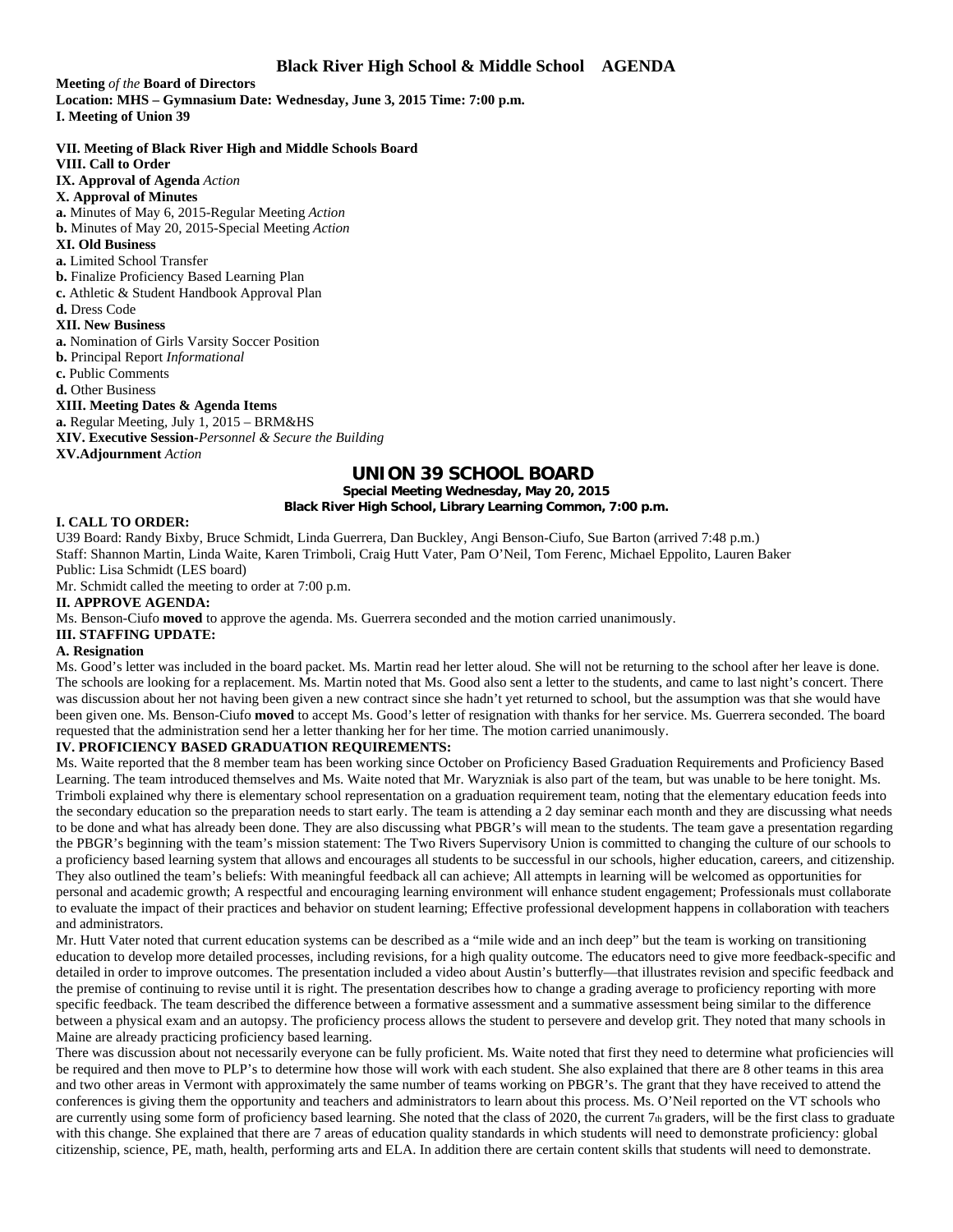These transferable skills are clear, effective communication; self-direction; creative, practical problem solving; responsible, involved citizenship; and informed integrative thinking. Technology will also be woven into all the transferable skills.

The team noted that the overview requires graduation standards in which there is no one way to show proficiency—students show a body of evidence indicating proficiency; performance indicators that will describe what the student needs to know and show; and learning targets which are mini tasks showing specific skills. Mr. Eppolito described an example of a graduation requirement process from elementary through middle school through high school. Some of the work will be collaborative, while other work will be individual and each level would have to be met in order to build to the next. In the high school, the PLP will be able to elaborate how the student will get to the PBGR's. The team discussed how this plan gives the student much more flexibility to meet the requirements. Mr. Buckley noted that peer directed feedback will not only help the student receiving the feedback, but also the student giving the feedback. The board asked how the teachers will learn how to give this kind of specific feedback, and how they will teach the children to give this kind of specific feedback. Ms. Martin noted that the teachers need instruction, coaching and feedback themselves. They need talented teachers and intentional instruction. Ms. Schmidt also noted that the teachers also need to learn about child development in order to be successful.

Mr. Buckley questioned what happens with a special education student who can't meet a proficiency based requirement. Ms. Waite noted that special education by definition is specialized instruction to meet their potential with whatever necessary accommodations the student might need. Special education PLP's will differ from regular education PLP's and will be more applicable to their path. Mr. Eppolito described the ten principals that guide the proficiency based learning include assessments, evaluations, communication, student designed learning with multiple pathways, receiving feedback, and being allowed to retry. Ms. Waite described collaborative professional development having been building to this point. The long range plan is for the class of 2020 to graduate with PBGR's, and that means that the teachers and administration need to build a timeline. They have built a draft timeline and will have a more detailed version, but this will be a systemic change.

Ms. O'Neil noted that there has been work that has been doing which will impact the work they are going to do. She described Act 77 and the dual enrollment which will still be paid by the state. The flexible pathways includes dual enrollment and early college and other increased blended learning opportunities, such as career and tech ed as well as work based learning such as internships and work study. The PLP will provide information to students, teachers and parents to show strengths, challenges, interests and goals. The PLP will follow a team approach with a teacheradvisor, parents and the student. The document will be a growing document and will change as the student changes. There was discussion about the document allowing the flexibility for the student to demonstrate their proficiency. Mr. Eppolito described who is responsible for what parts of the plan. All of those involved will have to work together as a team, including the board and the parents. There was discussion about PLP's being updated at least annually per statute, but since the plan is for them to be tied to an advisory system, they can be updated as needed. The parents will need to meet with and have conversations with the administration and guidance regarding the PLP's.

Mr. Schmidt questioned how the SBAC falls into the PBGR's. Ms. Martin noted that the common core is still the basis for learning. She also noted that they will keep what's working and update the rest. She noted that the biggest challenge will be to effect change in the system and the teachers and how to provide the time and resources to make that change. She noted that there are 7 PD days, but only 5 usable ones (one is part of opening the school, the other is part of closing the school). She suggested that they need some time built into their day for this type of work. That same time can be used for student enrichment. Ms. Trimboli suggested enrichment similar to the alternative learning that is part of the ASP. The teachers could use Tuesday afternoons for the PBGR training. They wouldn't have early release on those days, because it is important for the students to continue to have benefit of the school day. They could use this time for enrichment based learning, student government, and mentoring, among other things. Grades 7-9 could work on Qwest type programs, while grades 10-12 could focus on their PLP's, shadowing, internships, etc. Ms. Waite noted that it is also important for students to learn what they don't like as well. This time will put the teachers to work on assessments and learning in order to meet state guidelines. They will also be working so there are no contract issues.

The board questioned what other schools are doing with the PBGR's. Ms. Martin noted that without the extra time, she will still be able to meet the statute deadline, but it won't be as meaningful as if it would if given the planning time that the team is suggesting. The team noted that it is a long process and they need the elementary schools to support the systemic change. This is a 5-6 year plan that will be happening. In the winter time, the afternoons will still be a ski day for those schools will ski days. There was discussion about appealing to Okemo to have all TRSU schools have the same ski day for this purpose. There was discussion about having the para-educators running the enrichment programs. Ms. Trimboli indicated that some of the para-educators will still be needed to provide services to the students they 1:1 with; others will still be needed for special education programming; and others will need to help with this systemic change. The team is looking into enrichment options that won't cost the districts extra money. Ms. Martin noted that there are many resources available to the schools that they don't currently take advantage of because of the reduction in instructional time to the students involved as well as to those left in the classroom. This option allows students to take advantage of these additional resources.

The board discussed the need for the administration to hold the teachers accountable for using the time for this purpose. Ms. Martin noted that the teachers have become more engaged and are seeing the value in this process. The other schools have a ski day currently, so they have already built in PD time for the teachers. The teachers need to be able to work together. They also need to plan for student enrichment in order to keep the students engaged in learning activities. The board questioned what will happen if they endorse it, but the other boards don't. Ms. Martin noted that they could still use the ski day time for some of this work. Ms. Martin noted that the high school has an imminent timeline and must give the board a document before the 2016-2017 school year that the board needs to approve. Mr. Schmidt questioned how the school was going to be able to make up the 60 ish hours of classroom time that the students would be missing without impacting their education. Ms. Martin noted that they need to look at what quality education looks like and how education is delivered. This enrichment will help give students a level of engagement in their learning—they won't have to choose between their education and the resources and alternative instruction that interest them.

The board discussed changes to the number of credits to graduate and what the flexible pathways would impact. Ms. Martin noted that there needed to be rigor in the PLP's. They wouldn't look the same for each student but they would help push each student to meet his/her potential. The advisor will help the student stretch to meet that potential. Ms. O'Neil noted that this would be helpful to engage students who are typically difficult to engage which will help reduce the dropout rate. For students who need more of a challenge, they wouldn't just show proficiency, but the PLP's will help them demonstrate proficiency with distinction, with a portfolio or project. Ms. Martin noted that they don't have all the answers yet, but the PBGR team wants to know if the board supports the time needed for the planning. Mr. Schmidt suggested that the topic be placed on the June agenda and the board can think of questions about the planning time and student time and forward them to him so he can get them to the team for answers to be given at the next meeting.

Mr. Schmidt also noted that the school needs to teach basic life skills such as how to balance a check book, how to buy a car or real estate, responsible credit card use, and how to interview. This planning time could also be used for GLO, NHS, and student council meetings. Ms. Martin noted that the 8 person team can't think of all the questions, so they welcome the board's questions and ideas. It was also noted that the Tuesday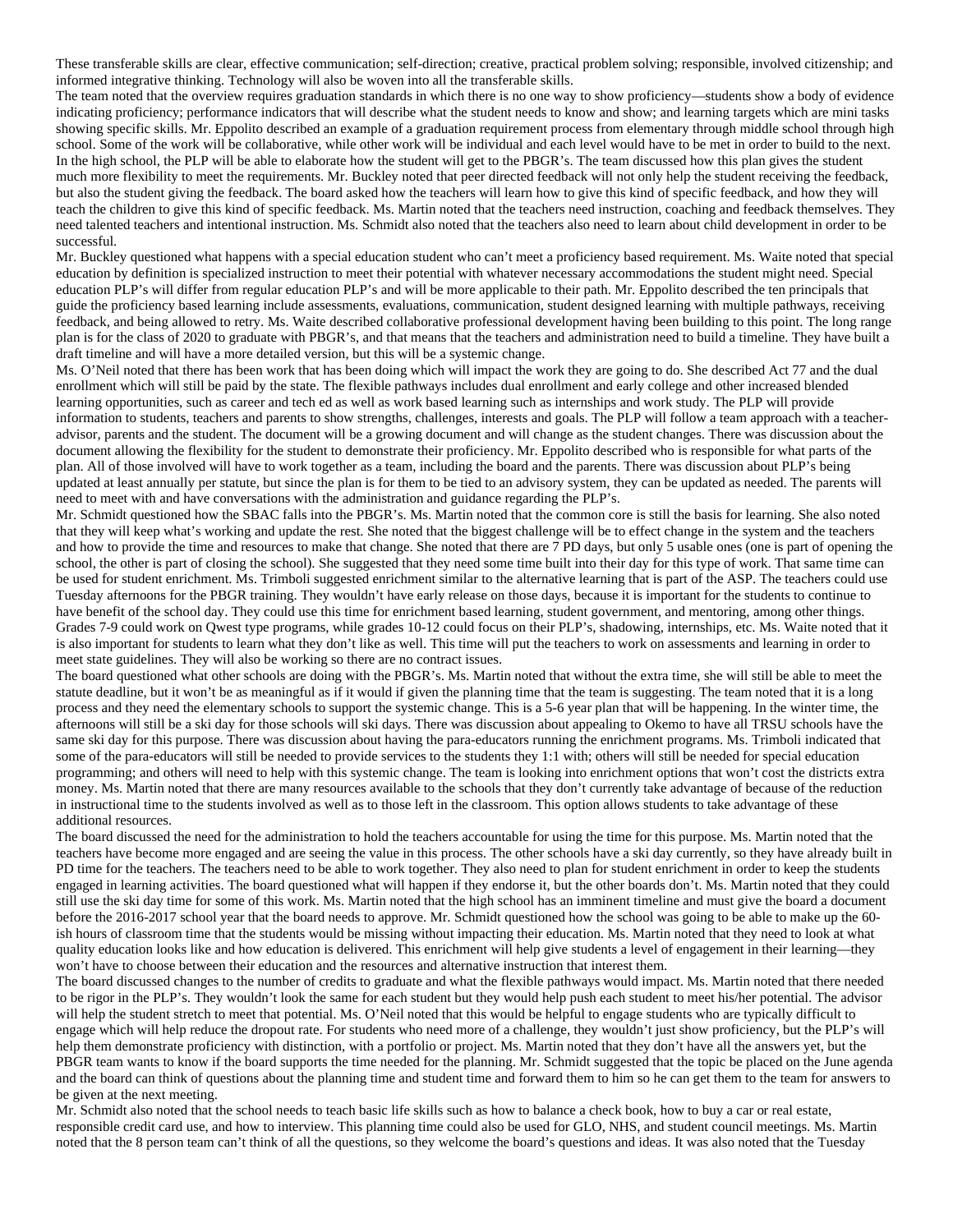afternoon programming needs organization to make the program rigorous. The board also noted that it was too bad that the other boards haven't been given this same presentation yet so decisions could be made with all the boards on the same page.

## **V. MEETING DATES & AGENDA ITEMS:**

The next regular meeting will be on Wednesday, June 3, 2015 at 7:00 p.m. at Mt. Holly Elementary School.

## **VI. ADJOURNMENT:**

Ms. Guerrera **moved** to adjourn the meeting at 9:05 p.m. Ms. Barton seconded and the motion carried unanimously.

Respectfully submitted, Amber Wilson, Board Recording Secretary

## **TWO RIVERS SUPERVISORY UNION BOARD**

## THURSDAY, APRIL 2, 2015 6:30 P.M. CTES‐Multipurpose Room

**I. CALL TO ORDER** A. ROLL CALL: Board: Wayne Wheelock, Julie Dupont, Bob Herbst, Angi Benson-Ciufo, Linda Guerrera, Jake Arace, Joe Fromberger, Lisa Schmidt, Gene Bont, Doug McBride, Fred Marin, Donna Parker (arrived 7:00 p.m.) Staff: Bruce Williams, Lauren Baker, Linda Waite, George Thomson, Chris Adams, Shannon Martin, Venissa White, Tom Ferenc, Jeannie Phillips, Craig Hutt Vater, Colin McKaig, Mike Eppolito Other Board Members: Dan Buckley Public: Chuck Scranton, Shawn Cunningham, Cynthia Prairie Student Rep: Skylar White, Lexi White Mr. Herbst called the meeting to order at 6:30 p.m. As they had not yet reached quorum at this point, they began with the presentation portion of the agenda.

**II. PRESENTATIONS: A. Rowland Fellowship** Mr. Scranton introduced himself and described the Rowland Foundation's work to facilitate "bottom-up change" fueled by passionate teachers. He reported that there are currently 44 high school teachers that are Rowland Foundation fellows and the foundation has given \$3.5 million to VT high schools. He described some of the work done by Rowland fellows. He introduced Mr. McKaig and Ms. Phillips as the TRSU Rowland fellows. Mr. McKaig presented his information on the study of technology in the curriculum, particularly the use of cell phones to aid in education and the neuroscience behind what happens in the brain with technology. He described some of his work and his conferences. Ms. Phillips presented her information on increasing productivity and learning through purpose, passion and play. The work needs to be relevant to the student, interesting and fun so the student wants to explore. She described some of her course of study, along with the conferences she attended. She also reported on some of the ways she is bringing that work into the school through various groups and activities. Mr. Herbst thanked them on behalf of all the boards and noted that TRSU is fortunate to have a faculty that is so engaged. The audience gave them a round of applause. **B. Best Practices** Mr. Williams reminded the board how the Best Practices initiative came to be and how the board members became acutely involved and knowledgeable about the best practices in their own school. The board members were asked to define the practices, explain how they came to be and describe what sustains them. Mr. Williams noted that the IIL committee meetings are some of the best attended meetings in the entire SU. Mr. Williams read aloud the TRSU vision statement draft that has been being developed. The committee members presented their information in a Prezi presentation. Some of the key best practices were collaboration with community, communication, developing relationships, middle school faculty teams, student accountability and responsibility, the after school program, mindfulness, applying knowledge, sustainable energy, staff resourcefulness, unified arts, enrichment programs outside regular school hours, personalize learning, block scheduling at the elementary level so that certain topics, like math, are taught to all students at the same time, creativity and rigor, teaching the whole child, grass roots professional development, student citizenship, student engagement, tolerance, student enrichment, and student pledges. Each committee member went into great detail regarding their topic and how it impacts the school. The board recessed at 8:20 p.m. The board returned from recess at 8:25 p.m. **III. APPROVAL OF AGENDA**: Ms. Guerrera moved to approve the agenda with the removal of the Finance Software discussion. Dr. Bont seconded and the motion carried unanimously.

**IV. REORGANIZATION**: **A. Election of Board Chair(s)** and or Vice Chair Mr. Herbst noted that some people have felt that the board should have one chair and leave the co-chair model. Ms. Benson-Ciufo moved to follow a chair/vice-chair model. Ms. Parker seconded. Mr. Herbst noted that having 2 people helped to share the workload and each knew the other would be able to run a meeting in their absence. Mr. Fromberger noted that he was a strong supporter of the co-chair model and felt it should continue until the group felt they were one unit. He felt now was that time. The motion to adopt the chair/vice-chair model carried unanimously. 1 Mr. Fromberger nominated Mr. Herbst as the Chair. There was discussion about nominating Ms. Mahusky and if that could be done when she was not present to accept the nomination. Ms. Parker nominated Ms. Mahusky. The board cast written votes and Mr. Herbst was elected with one vote in opposition. Mr. Fromberger nominated Ms. Benson-Ciufo as the Vice Chair. There were no other nominations and Ms. Benson-Ciufo was elected unanimously.

**B. Elect Clerk** Ms. Benson-Ciufo nominated Ms. Dupont as board clerk. There were no other nominations and Ms. Dupont was elected unanimously.

**C. Elect Treasurer** Ms. Dupont nominated Mr. Fromberger as the treasurer. There were no other nominations and Mr. Fromberger was elected unanimously.

**D. Meeting Date & Time** The board consensus was to set the regular meeting on the 1st Thursday of December, and the April meeting date to be determined at 6:30 p.m. with the executive committee meetings being held monthly on the 1st Thursday of the other months. The board discussed having the April meeting a week later so that the LES board would have time to reorganize before the TRSU meeting. Mr. Williams also noted that it is helpful that board members had let him know they wouldn't be able to attend tonight so they could determine if they would have a quorum. **E. Newspaper for Legal Notices** Ms. Dupont moved to name the Vermont Journal as the newspaper of record with the Rutland Herald as a backup in the event of an emergency meeting. Ms. Guerrera seconded. The motion carried unanimously.

**F. Appointment of Attorney** Ms. Guerrera moved to not appoint an attorney at this time, but rather consult with one whose area of expertise matches the situation at hand should one become necessary. Dr. Bont seconded and the motion carried unanimously.

**G. Warrant Signer** Currently the warrant signers are Mr. Herbst and Ms. DesLauriers. Mr. Herbst suggested that they just have one warrant signer and a backup. Ms. Guerrera moved to appoint Mr. Herbst as the warrant signer and Ms. BensonCiufo as the backup. Ms. Schmidt seconded and the motion carried unanimously.

**H. Code of Conduct** All board members present signed the code of conduct.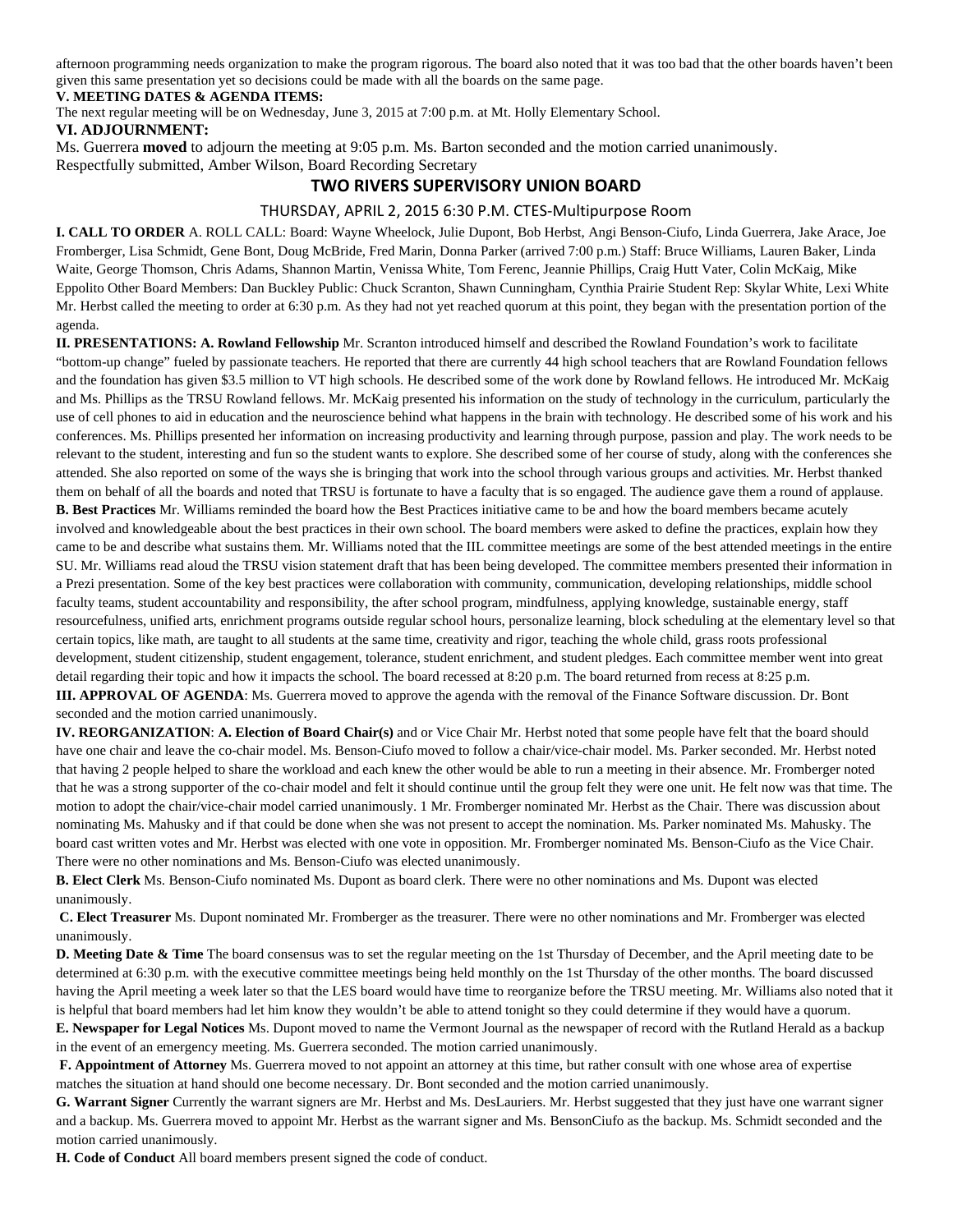**I. Committee Assignments** Mr. Herbst noted that the committee list was in the board packet for their review. He requested that board members make not of what committees they would like to be on and which ones they would like to be removed from and email him with that information. He also suggested that the committee list be emailed to the local board members so they could join a committee if they were interested.

**V. APPROVAL OF MINUTES**: A. Minutes of December 17, 2014 regular meeting Ms. Dupont noted that she had made corrections at the January meeting and the corrected minutes were approved then.

## **VI. NEW BUSINESS**:

**A. Financials** Mr. Adams noted that all budgets have passed except LES whose annual meeting is this coming Monday. He noted that this year was a challenge with Act 153 and the special education expenses moving to the SU budget. He noted that the goal of a budget is to break even and at this time, the SU budget appears like it will break even. He reported that he has been delivering audits to the board. He also reported that the audits have all been successful with no findings of material weaknesses or significant deficiencies. He reminded the board about the importance of streamlining the contracts as much as possible to help the business office.

**B. Limited School Choice** 2 Mr. Williams reported that the IIL committee has recommended to all the local boards to approve the limited school choice program from preK-8. The agreement is modeled after the RSSU agreement. He noted that the committee felt that the agreement is family friendly. He reminded board members that each board has the option to approve or disapprove the agreement. He indicated that as long as they have at least 3 of the 4 boards participating in the preK- 6 agreement, they will move forward with the approving schools. He also reported that currently the TRSU schools lose about \$60,000 in ADM due to the employee benefit of non-resident children of staff members being allowed to attend certain schools. This program would allow the TRSU schools to capture the ADM. The middle schools will be able to capture about \$45,000 worth of ADM with the 7/8 program if it is approved.

**C. Summer Meeting** The board discussed leaving it to the executive committee to plan the summer meeting. There was discussion about the board feeling weighted down by Vermont Education Finance. Mr. Williams noted that the board needs to begin to discuss what they can do to think outside the box so they can provide a quality education for a lower cost.

## **D. Public Comments** None.

 **E. Other Business** Mr. Herbst suggested that everyone contact their senators and request that they amend the bill that passed the house so that TRSU is not required to do another merger. The bill as it stands requires that districts of less than 1100 students merge by 2017. Many members of this board felt that they had already completed that step and therefore be exempt from this new law. They also suggested urging the senators to count preschool students toward the 1100.

**VII. MEETING DATES & AGENDA ITEMS**: A. Executive Committee, May 7, 2015, 6:30 p.m. at the Roost

**VIII. ADJOURNMENT**: Mr. Wheelock moved to adjourn at 8:50 p.m. Ms. Guerrera seconded and the motion carried unanimously. Respectfully submitted, Amber Wilson Board Recording Secretary

## **TWO RIVERS SUPERVISORY UNION EXECUTIVE COMMITTEE**

## **THURSDAY, JUNE 18, 2015 6:00 P.M. TRSU-The Roost, Conference Room I. CALL TO ORDER**

## A. ROLL CALL:

Executive Committee: Wayne Wheelock, Marilyn Mahusky, Angi Benson-Ciufo, Gene Bont, Alison DesLauriers, Julie Dupont, Joann Wilson Staff: Bruce Williams, Linda Waite, Chris Adams Public:

Ms. Benson-Ciufo called the meeting to order at 6:01 p.m.

## **II. APPROVAL OF AGENDA:**

Ms. DesLauriers **moved** to approve the agenda with the addition of a financial update. Ms. Wilson seconded and the motion carried unanimously. **III. MINUTES:** 

A. Minutes of May 7, 2015 special meeting.

Ms. DesLauriers **moved** to approve the minutes of the May 2, 2015 regular meeting. Ms. Wilson seconded and the motion carried unanimously.

#### **IV. OLD BUSINESS:**  A. Financial Software

Mr. Adams reported on a new consideration since the executive committee last met. He noted that there was a misunderstanding on his part. Since TRSU has only officially been in business for two years, the SU is not eligible for the lease interest rate that he had originally reported they would get. They would have had to be in business for at least three years and have three sets of audits. Mr. Adams noted that he is also requesting more spending. One of the best time savings will be the electronic time keeping. He reported that the salesman kept saying "we can do that" during the presentation, so he thought that the product was included in the quote. The new quote for the addition was originally \$16,000-\$17,000, but as a result of some negotiations, it is now \$10,413. The change in efficiency will allow them to cut down on some staff needed for payroll. The product is called Time Clock Plus. The system will allow the supervisor to sign off on a standard set of hours each week. The original quote was \$85,927 with a 3.07% interest rate. Ms. Dupont questioned if they could apply for the lease at the current rate and then re-finance next year when they have been in business for three years. The board discussed the increase in interest rates over time, the work required to refinance and whether it will be worth it at that time. There was discussion about being able to set up the payroll system for zero hours unless the employee enters otherwise. Mr. Adams noted that the setting up will likely be up to each individual boards. Ms. Wilson questioned if entries are done manually after the fact, to make sure that someone is monitoring the system to ensure that salary line items don't go over budget.

Ms. DesLauriers **moved** to purchase from Tyler Technologies the Infinite Visions software at a cost of \$96,340, taking a 5 year lease option through Municipal Leasing Consultants with an interest rate of 3.95%, intending at the conclusion of the lease to buy for \$1.00 the software that was leased, and authorizing the superintendent, Bruce Williams, to sign any legal agreements to execute this motion, while keeping the prepayment option of paying 102% of any balance that is prepaid. Mr. Wheelock seconded and the motion carried unanimously.

## **V. NEW BUSINESS:**

## **A. Superintendent's Report**

i. Fall Retreat Planning, Legislative Discussion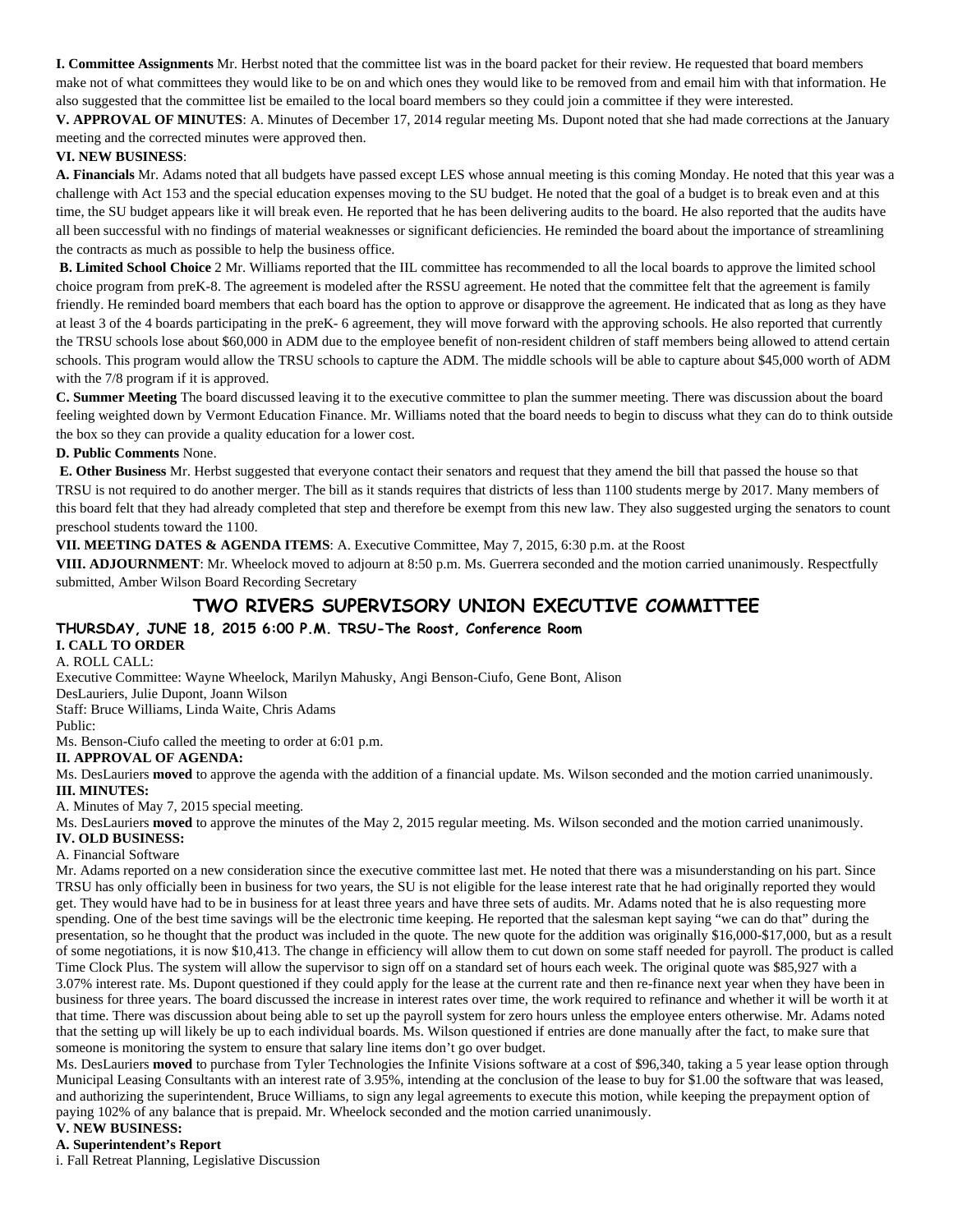Mr. Williams noted that the idea came from multiple boards to begin some financial planning. He also reported that the DCLC group is also working on collaborative planning to assist the financial situation while still providing quality educational opportunities. He noted that Act 46 intervenes the thought process to restructure for efficiencies. He suggested that the boards and SU as a whole need to look at the intent and scope of the legislation to see what can be done. He also distributed a summary of the legislation. He suggested that the boards hold a significant discussion in August regarding the Act. He noted that three of the schools in the SU will likely lose the small schools grant. That is up for debate, but it is very likely. If the SU didn't follow Act 46, they will lose significant tax incentives. The pool in the Ed Fund will be shrinking to fund these incentives so the SU is effectively getting hit twice—they will be taxed based on a smaller pool. There are many advantages of forming a preK-12 district, but there are impacts that the constituents may have issues with. He reported on some of the advantages of a single district, such as 6 boards having voted on a limited school transfer program. The one board would be able to administer those transfers as they felt proper. He acknowledged the disadvantage of losing the local community feel of the individual schools. Mr. Williams noted that each school could have a governing council that could work with the board member representing that area, which would almost have the same effect of the school board currently. Mr. Williams also noted that with a unified tax rate, there will be the feeling of "winners and losers" with regard to the impact of the taxes the first year. This is somewhat offset by the tax incentives that the SU will receive.

There was discussion about the school choice towns. They cannot be represented in a preK-12 district. There would be a distinct advantage to give up school choice and join a district. They will be better off financially, but the students will lose school choice. Mr. Williams reported that the Plymouth board directed him to negotiate a joint contract with WCSU or TRSU that is best financially for them, but this change might interrupt that process. The board discussed the voting process to create a new district and what happens if the voters vote it down. They also discussed what can be done if one town votes it down. Mr. Williams noted that with enough students, the other schools could proceed, however there wouldn't be enough students without all of the towns. Mr. Williams also reported that Brad James advised him that the SU would still be eligible for the incentives even though they already received incentives 2 years ago for merging SU's. Ms. Mahusky questioned if they would be eligible for some waivers of some of the steps since they have already done some of them recently. Mr. Williams noted that they can abbreviate the process a bit.

Mr. Williams noted that there is an accelerated process and a process that is less so. The accelerated process gives the new district all of the incentives, but the one that is less so, gives them 4/5 of the incentives. Mr. Williams noted that Mr. Leopold will help with this process at no charge. He suggested August 4 for a meeting. He noted that the board members here need to discuss this situation with their constituent boards and take information about Act 46 to the retreat. Ms. DesLauriers noted that Mr. Williams' comments of "leaving money on the table" by not getting the incentives are not necessarily a great thing given the increase in that town's expenses as a result of the unified tax rate. Mr. Williams noted that Mr. Adams will do a financial comparison for the boards. There was discussion about how Mr. Adams would make this comparison. There was discussion about whether the work already done is enough to qualify for the incentives. Mr. Williams noted that it is not, and the SU would not be eligible for any of the incentives. If the goals of the law are achieved outside of the preferred model, they won't get the penalties, but they also won't be eligible for the incentives.

Mr. Adams gave a first blush analysis of the impact of this change, using FY16 ed spending. He explained the process of the calculations, using expected tax rates. The basic numbers indicate that Chester, Andover and Cavendish's expenses will go up, while Ludlow and Mt. Holly will go down. He also noted that the tax incentives are also impacted based on the average and the caps. There was discussion about the reduced rate that Baltimore receives from CAES. Mr. Williams suggested that this comparison doesn't show what would happen if the SU decided not to create the SD. Mr. Adams noted that the tax rate would be raised so much in some places that staff might have to be cut. Mr. Williams reported that he discussed a potential appeal with the state board regarding not consolidating elementary schools based on both building/physical plant size and on geography. He noted that many of the school buildings in the TRSU need much work. Ms. Mahusky noted that the TRSU is currently poised to start moving forward with creative and innovative changes, but will now have to put that on pause to complete these required analyses. There was discussion about the board representation in this new format.

#### **B. Staffing**

Ms. Waite reported that they are recommending a school wide SWP Math Teacher at .8 fte. This is filling a position vacated due to a retirement. She noted that the position in the past has vacillated between 1.0 and .8 fte. She reported that this position used to be in the local budget, but now that special education and related services have been brought into the SU last year. The recommendation is for Laurie Birmingham. Ms. Waite reported on her teaching experience, as well has her education history at Vermont Mathematics Institute. Ms. DesLauriers **moved** to hire Laurie Birmingham as the SWP Math Teacher at Chester Andover Elementary School as recommended. Ms. Mahusky seconded. The board discussed the hiring being based on the salary scale in the master agreement. The motion carried unanimously.

Ms. Waite reported that today she finished interviewing for the Title I Reading teacher. The new candidate will be filling the position Charlene Leonard retired from. She reported that the recommendation is to hire Kim Farrar, pending her release from her contract in Springfield. She currently has a verbal release from the superintendent. Ms. Waite reported on her teaching and education history. This position would be for a 1.0 fte position. There was discussion about these new hires coming in at a lower rate of pay than the people who have left the positions. Ms. DesLauriers **moved** to hire Kim Farrar as the Title I Reading Teacher at Chester Andover Elementary School as recommended. Ms. Mahusky seconded and the motion carried unanimously. Ms. Mahusky questioned if there was a concern for the candidate having moved around between jobs often. Ms. Waite reported that she was at most of these past positions for many years. The motion carried unanimously.

#### **C. PBGR (possible joint Elementary/High School Board Meeting)**

Mr. Williams reported on the PBGR requirement at the high school level. He noted that the high school boards have been presented with the information. He also reported that it is important for elementary schools to begin planning for their students' to transition into this requirement. He is suggesting having joint Elementary and High School meetings to discuss that transition. There was discussion about holding a joint meeting in August and whether it would be instead of, or in addition to, the regular meeting. There was discussion about preparation documentation for the meeting. The board discussed holding this meeting as a carousel meeting with the regular meeting being held afterward.

#### **D. Public Comments**

Mr. Wheelock noted his concern for people at meetings having, and being on, their phones during meetings. There was discussion about some people receiving the agenda on their phones, so they are necessary. Mr. Wheelock noted that when people are texting during meetings, they are not necessarily paying attention to the conversation. Mr. Williams suggested a possible compromise being giving the chair a head's up that they might need to receive or make a call or text. The board discussed being courteous to the other people at the meeting by silencing the phones.

#### **E. Financial Report**

Mr. Adams reminded the board members that the goal of a budget is to get to zero. He noted that as it stands right now, he anticipates a \$25,000- \$30,000 surplus on the budget that can be used next year. He explained the factors that are impacting the amount of surplus, such as revenues and reallocation of special education services. There was brief discussion about the next budget and the special education expenses within that budget. **VI. EXECUTIVE SESSION:**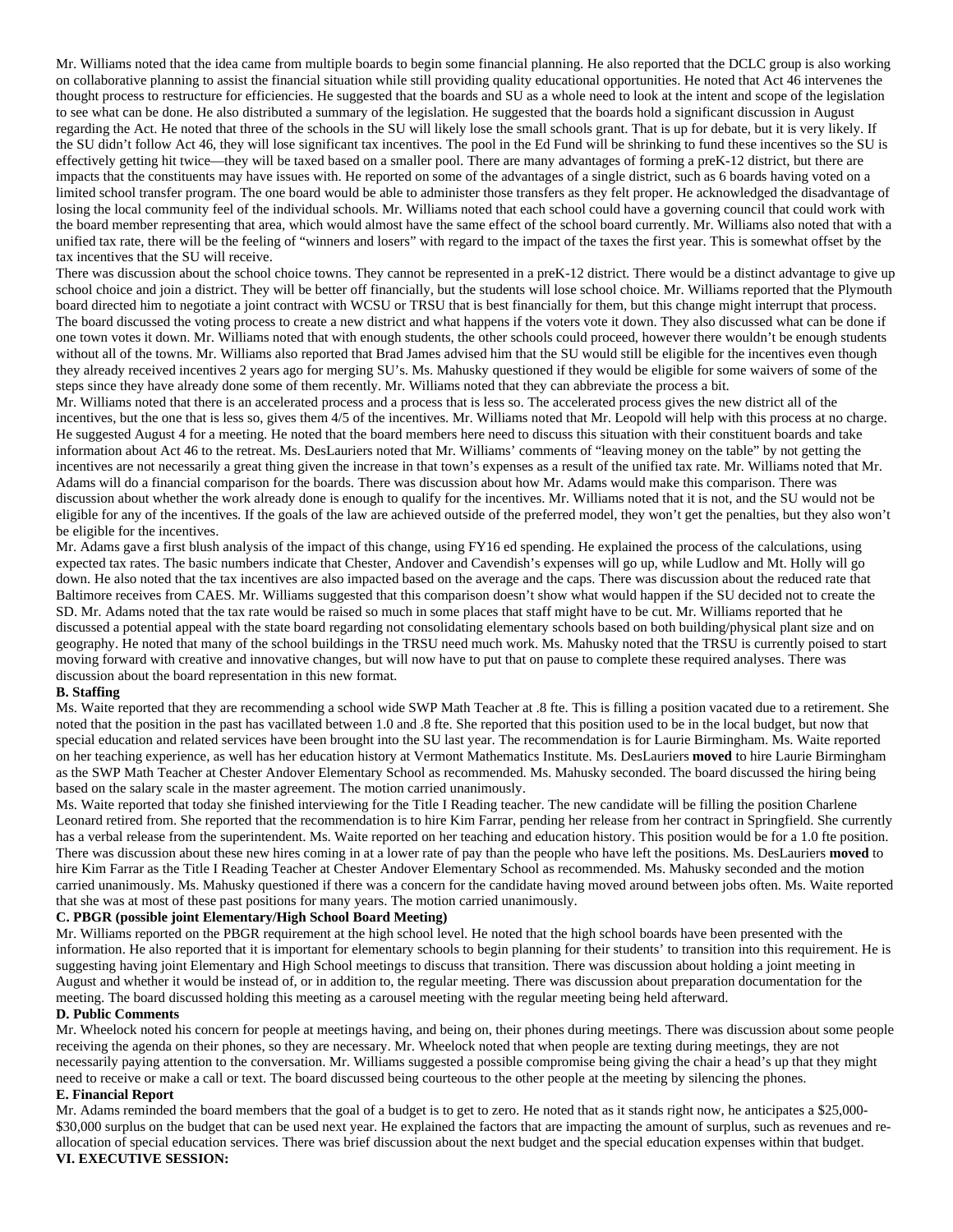Ms. Wilson **moved** to enter executive session at 7:27 p.m. to discuss negotiations and personnel inviting Mr. Williams and Ms. Waite. Ms. Dupont seconded and the motion carried unanimously.

The board returned from executive session at 7:40 p.m. Ms. DesLauriers **moved** to hire Mr. Adams as the Director of Finance for the 2015-2016 school year at a salary of \$89,500 for the year, Ms. Baker for the same year as the Director of Information Technology/Integration/Instruction at a salary of \$70,392, and Ms. Barton for the same year as the Director of Student Support Services at a salary of \$90,202. Ms. Mahusky seconded and the motion carried unanimously.

## **VII. MEETING DATES & AGENDA ITEMS:**

A. Regular Meeting, TBD

**VIII. ADJOURNMENT:** 

Ms. Mahusky **moved** to adjourn at 7:41 p.m. Ms. Dupont seconded and the motion carried unanimously. Respectfully submitted, Amber Wilson, Board Recording Secretary

## **TWO RIVERS SUPERVISORY UNION INNOVATIONS IN LEARNING COMMITTEE**

## THURSDAY, JUNE 25, 2015 9:00 A.M. TRSU‐The Roost

**I. CALL TO ORDER**: Committee: Dave Venter, Gene Bont, Kelly Kehoe, Jake Arace, Lisa Schmidt Staff: Bruce Williams, Rebecca Caum Public: Mr. Arace called the meeting to order at 9:07 a.m.

**II. CONSENT AGENDA**: A. Approve Agenda Mr. Venter moved to approve the agenda. Ms. Schmidt seconded and the motion carried unanimously. **III. APPROVAL OF MINUTES**: Ms. Schmidt noted that the May 12 meeting was not at the Roost. Mr. Venter moved to approve the minutes of April 14, 2015 and May 12, 2015. Ms. Kehoe seconded and the motion carried unanimously. Ms. Kehoe questioned if committees needed to approve the minutes like this. Mr. Williams noted that the minutes for committee meetings need to just be a brief summary of their work, however the minutes of this committee in particular are important to keep other board members are kept up to date with the business of this committee. He also reported that the minutes are posted on the website, including committee meeting minutes. There was discussion about reminding the board members to visit the website to view committee minutes to stay up to date on the business going on in committees. Mr. Williams also noted that there are many similarities in the interest of the boards, so it would be good for board members to read the minutes of the other boards' meetings. Mr. Venter also suggested that, for those board members that prefer a paper packet, a similar reminder is sent.

IV. OLD BUSINESS: A. Best Practices Initiative/District Collaborative Leadership Cohort/Proficiency Based Graduation Requirements Mr. Williams reported that Ms. Carleton is in the process of trying to schedule an elementary school board carousel meeting. He reminded the committee about the PBGR law at the high school level. In the past graduation requirements were based on "seat time", but will now be based on demonstrating a proficiency. It will be important for elementary schools to begin to prepare students for this change. He reported that the high school boards have had presentations regarding the changes in the requirements. He also reported on some of the work that has been done by the PBGR team. Mr. Williams noted that Dr. Bont gave good feedback regarding the boards not having been prepped for the presentation ahead of it. Mr. Williams reported on the work that has been done and that will be done by the DCLC team, particularly regarding alternatives to having to gradually cut programming to remain within the budget constraints. Some of these discussions were planned to be held at the retreat in September. Mr. Williams noted that the passage of Act 46 will be a lens through which the boards with the DCLC teams' help will have to look at the alternatives. **B. Limited School Transfer Update**. Mr. Williams reported that all 6 boards approved the program. Mr. Williams reported that there were a fair number of students that applied. Virtually every application was approved. There was one exception where a principal felt that a particular class was at its limit. He reported that most of the students involved in this program were already in the schools that they will be attending under this program. However, now that there is a joint contract, the schools can share the ADM, instead of none of the schools benefitting from the ADM. There are 12‐15 students who will be participating in the program**. C. Combined Extra Curricular Update** Mr. Williams reported that the two HS principals, the two AD's, Mr. Schmidt and himself met (Ms. DesLauriers has a last minute conflict). He reported that the AD's felt that at this time, there is no burning need to combine teams. They did develop a plan to anticipate future needs in advance of an issue if there is a lack of numbers for teams. They will meet 3 times per year and look ahead to see if there is a looming need to combine teams. They also briefly discussed other extra-curricular opportunities, such as drama, music and other activities. The feeling was that there 2 is enough participation to field the appropriate teams in the next year. Mr. Arace suggested that this group include the town rec directors, Matt McCarthy and Howie Paul because they have a better idea of what is coming up through the elementary level. Ms. Schmidt asked for clarification that there will be a good schedule and team for JV Soccer this year. Mr. Venter questioned if this conversation was a positive conversation regarding solutions or more about turfprotection. Mr. Williams noted that there was initially some hesitation about the change, but as the meeting went along, the reason for thinking about this topic proactively became apparent and the meeting turned to a positive proactive plan. There was discussion about other SU's combining their teams to form very successful teams. Mr. Venter questioned what the trigger mechanism would be to make the transition to the combined team and if all the prep work would be done before that to ensure an easy transition. Mr. Williams noted that currently there is no mechanism in place, but since that is a concern, they will make sure that the groundwork is done so that they can move quickly if needed. Ms. Kehoe noted that she would like to see that ground work completed so that if all of a sudden one fall they think there isn't a full team available, they can combine the team quickly. Mr. Williams reported that the AD's had all of their numbers and prospective teams planned for the next three years. He noted that the two HS principals are very supportive of such a plan if it becomes necessary. Ms. Schmidt noted her concern with students getting playing time. She indicated that if a student has spent a season sitting on the bench, they won't be ready to move up to the next team the next year. There was discussion about how to make this SU attractive to families and building good teams, or more importantly, not losing players to other SU's teams because there aren't enough players for a team. There was discussion about opportunities for BRHS students to play football at MRUHS.

V. NEW BUSINESS: A. Content of Board Agenda and Minutes This was already discussed during the minutes approval discussion. B. Café Services **and Farm to School Resources** Mr. Arace reported that the Farm to School team has met and attended a conference at the Farm to School Institute. They have begun work on the Action Plan. They currently have 4 pages of goals and strategies. They are discussing grant writing and coordination of the program. The group is trying to get a committee together from each school (principal, teachers, parents, board members) to meet monthly to continue planning and check in with the initiative team quarterly. There is some grant money available to keep the coordination going. He reported on some of the work that has been done with the GMUHS food service director and the plan to work with Café Services. Mr. Williams reported that there has been progress made in each of the schools that have had participants at the Shelburne Farms initiative. Mr. Williams noted that the Farm to School name is not completely understood at the board or school level. He also reported that the strategic